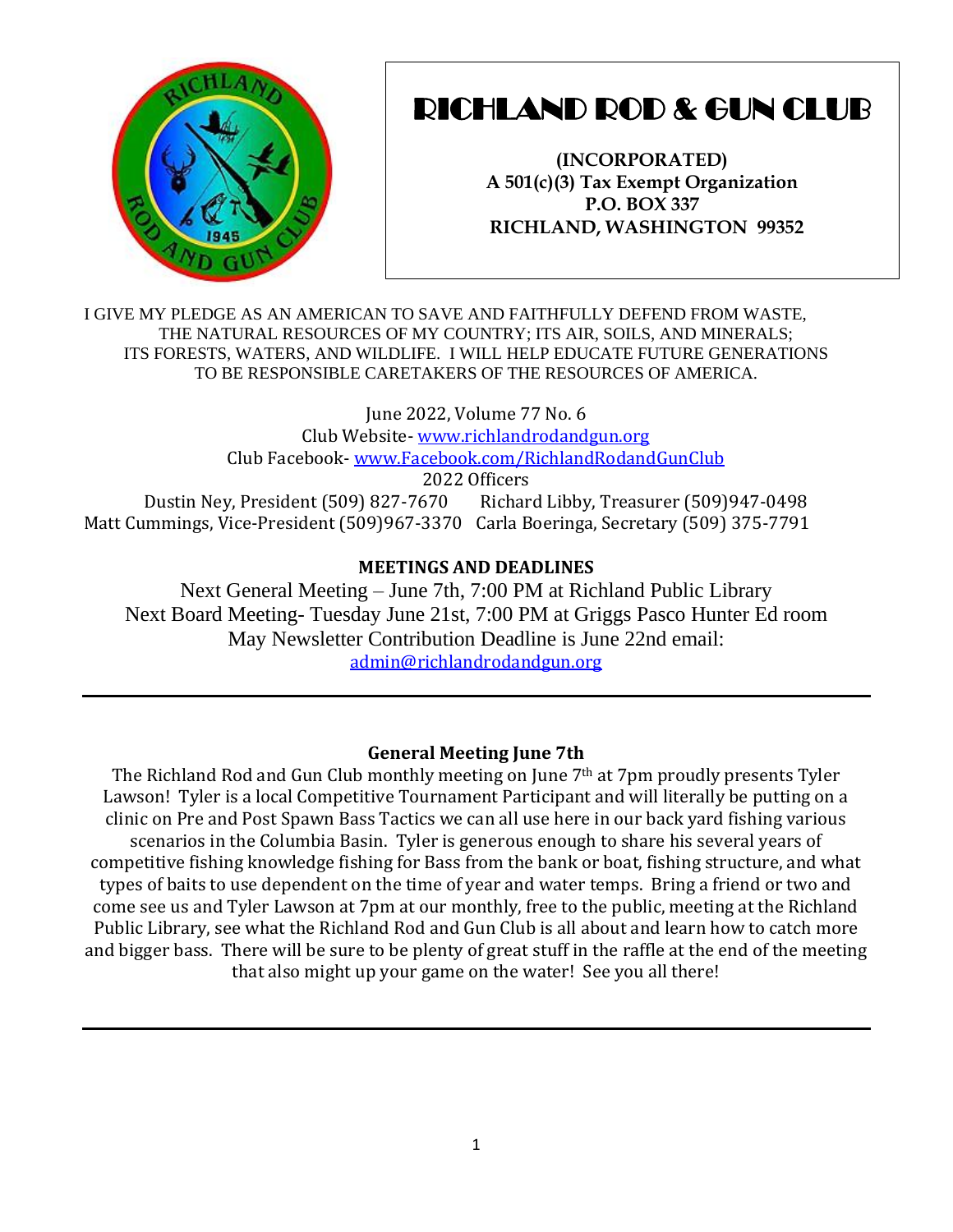### **Get Involved!!!!**

The Richland Rod and Gun Club is a volunteer organization. We have many activities throughout the year to get involved in. Did you know the Club takes care of over 400 guzzlers? Larry Martin heads this volunteer activity. If you would like to volunteer to help, call Larry at 509-521-2554. He is always looking for more helping hands!

## **RRGC Wood Duck Project**

The box checks/banding efforts to date have resulted in 72 wood duck hens having new bands installed, recapturing 31 hens previously banded, 35 boxes with a wood duck nest in progress, 10 boxes that had wood duck hens that had hatched out, and banding 12 screech owl owlets that were big enough to get bands. There have been 3 boxes with cameras that have recordings of the "jump." Currently there are 4 boxes with cameras awaiting the duckling hatch; see [www.rrgcwoodducks.org](http://www.rrgcwoodducks.org/) for links to watch the live stream.

#### **Hunter Ed**

Ron Ruth has set the dates for the next Hunter Ed classes. This summer it will be August 1st –  $5<sup>th</sup>$  with range day on the 6<sup>th</sup>. The fall evening class will be Sept 26<sup>th</sup> – 30<sup>th</sup> with range day being on Oct 1st. He will start sign ups one month ahead of the class on WDFW.wa.gov

#### **Fishing**

The fishing season is on and there is great fishing to be had. Be sure to check for emergency rule changes any time you are heading out on the water. WDFW's website has all the information, or you can sign up to receive their emails to keep you posted and up to date. Be safe out there!

## **Save the date for the annual Richland Rod and Gun Club Catfish Challenge and potluck fish fry June 17th and 18th!**

For those who have not participated yet we want to see you turn out this year at least for the weigh-in spectacle and fish fry at 3pm on June 18th at the Cummings Property at 73534 N. Pederson Rd. West Richland, WA., 99353.

In years past we've seen hundreds of pounds of catfish piled up at weigh-in right before our fish whispering past President Richard Sharp puts on a show filleting, frying, grilling, and blackening a large portion of the catch of the day. It doesn't get any fresher than that folks at home and by the time everyone brings their signature side dish, the potluck meal on the bank of the Yakima River is by far sure to be the best on this stretch of river. Matt also will have whole barbequed chicken and home-made fresh cut fries. Folks with last names beginning with A-M please bring a side salad or dish, those with last names beginning with N-Z please bring a desert (we planned it that way so Dale Schielke might bring his famous homemade Dutch oven cherry cobbler). We eat a little closer to 4pm after the weigh-in and quick program to announce the winners of the Catfish Challenge.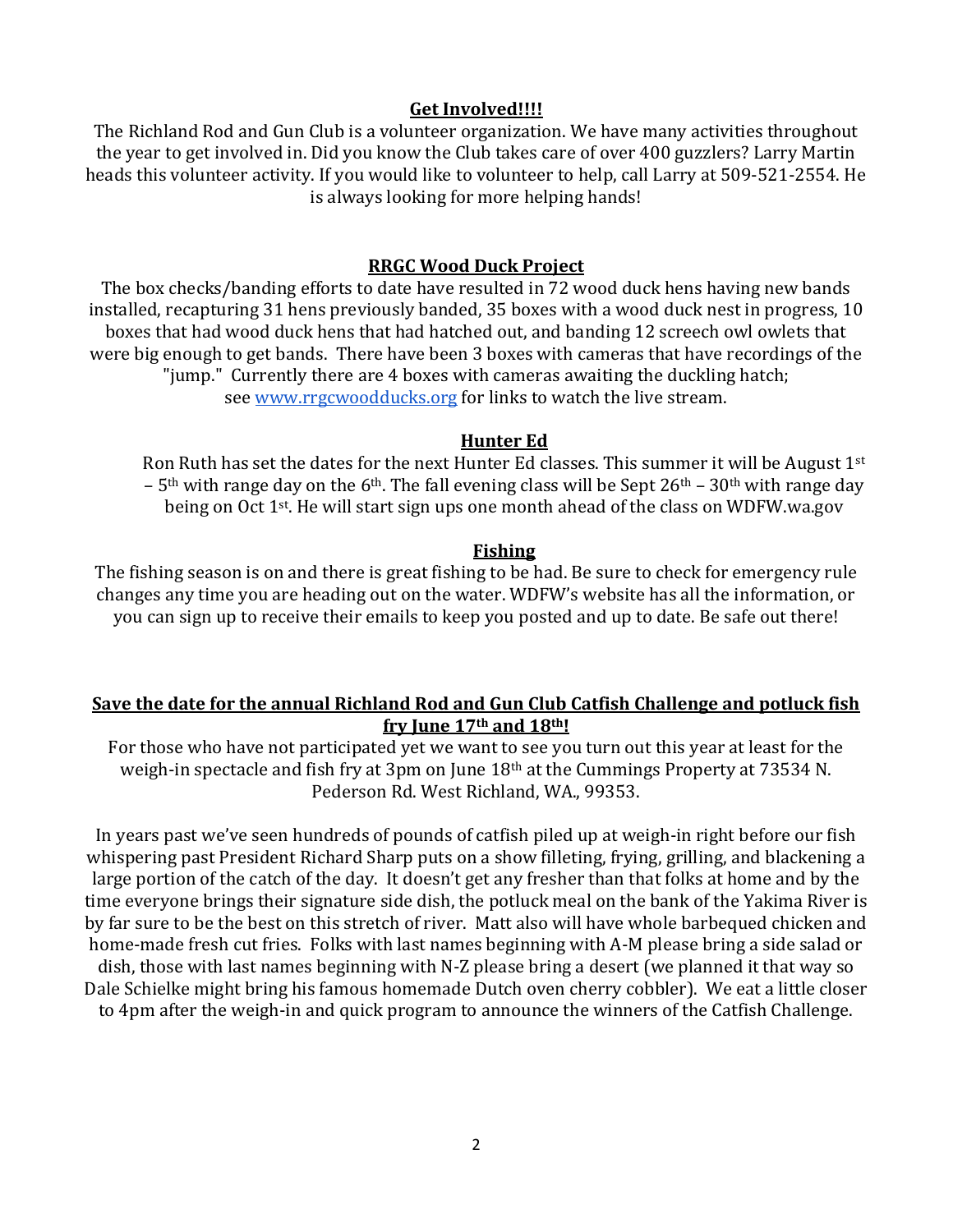## **The rules: for the catfish challenge**

- 1. In order to be officially in the RRGC Catfish Challenge you must be a member of the Richland Rod and Gun Club or invited as a guest of a member of the RRGC.
- 2. Participants must first inform either Richard Sharp by text at (509) 551-6785 or Matt Cummings by text at (509) 948-4905. You will get a response with an official Catfish Challenge number indicating you are an official participant.
- 3. The tournament starts at 3pm on June  $17<sup>th</sup>$  and ends at 3pm on June  $18<sup>th</sup>$ .
	- a. Meaning you can only fish during that 24-hour window of time.
- 4. Any waters are open.
- 5. You can fish as an individual or a team of two.
	- a. Most people grab a buddy and fish in a team of two.
- 6. The prize is for the biggest catfish brought to the weigh-in location no later than 3pm at 73534 N. Pederson Rd. West Richland, WA., 99353.
	- a. The prize the same as the entry fee. Nothing. You will be famous for at least that moment in time, and we will make a mention of it in our monthly newsletter as well as plaster Facebook with your picture and the good news unless of course you object to that.

## **How to get there:**

The best way to get to the Cummings Property is to come off of Van Giesen St. in West Richland onto Gross Cup Blvd. and head North to N. Pederson Rd. to the Fire Station at the intersection of 62nd and N. Harrington. Follow the signs from there. **Google Maps** also will take you right to the property. Just make sure to turn down the gravel driveway towards the river at the Richland Rod and Gun Club signs.

# **We hope to see you all there!**